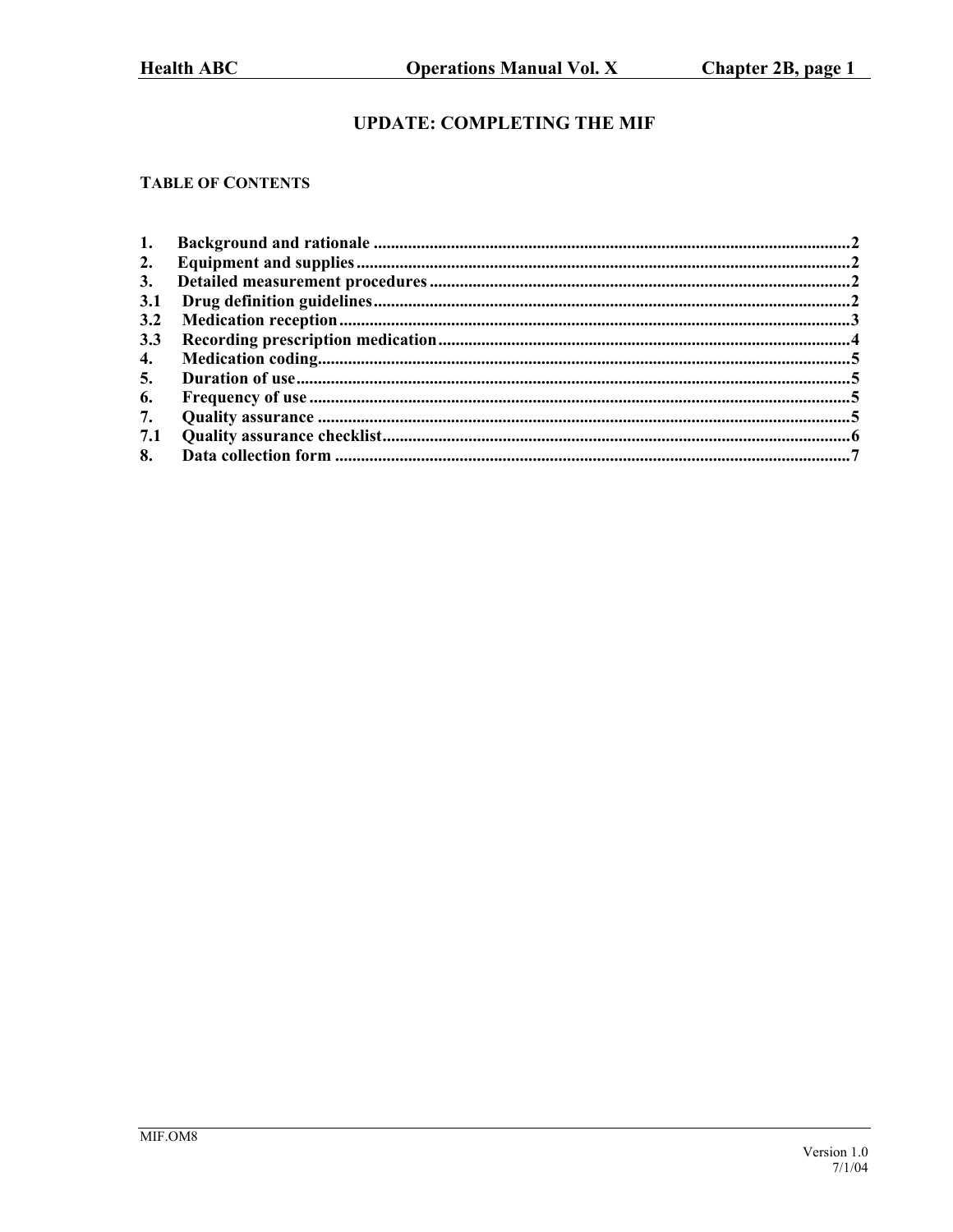## <span id="page-1-0"></span>**1. Background and rationale**

A complete and accurate list of current prescription medication use is essential for several reasons: Some medications affect body composition and bone mass, medication use increases with increasing disability, and a number of ancillary studies require complete medication lists.

We are specifically interested in how individual medications have been actually taken (during the preceding 30 days) rather than how they were prescribed or intended to be taken.

# **2. Equipment and supplies**

- Medication Inventory Form (MIF) (section 8.)
- Black ball-point pen
- Plastic bag for medications
- Prescription medications participant has been taking in the last 30 days

### **3. Detailed measurement procedures**

- The participant will have been instructed to bring all prescription and non-prescription medications used in the preceding 30 days with them to the Year 8 clinic visit.
- The examiner will review all prescription medications and transcribe the name, duration of use, and frequency that the medication is taken and mark the responses on the Medication Inventory Form (MIF).

#### **3.1 Drug definition guidelines**

For the purposes of Health ABC, use the following definition guidelines:

- 1) **Current use:** All prescription medication taken within the last 30 days prior to the Year 8 clinic visit. Do not include immunizations (e.g., flu shot) or medications received during an overnight hospitalization, unless they are continued after discharge.
- 2) **Prescription medications:** A medication for which a prescription was written by a physician, dispensed by a pharmacist or physician, and taken by the participant during the 30 days prior to the visit. Prescription medications may include eye drops, pills or tablets, solutions, creams/salves, dermal patches, and injections. It also includes prescriptions written for another person (usually the participant's spouse) in cases where a participant regularly takes the medication. This practice is not uncommon as a way of controlling medical costs.

Some non-prescription medications may also be obtained with a prescription. For example, coated aspirin may be bought over-the-counter, but many physicians write a prescription for it. If a prescription was written for the medication and it was dispensed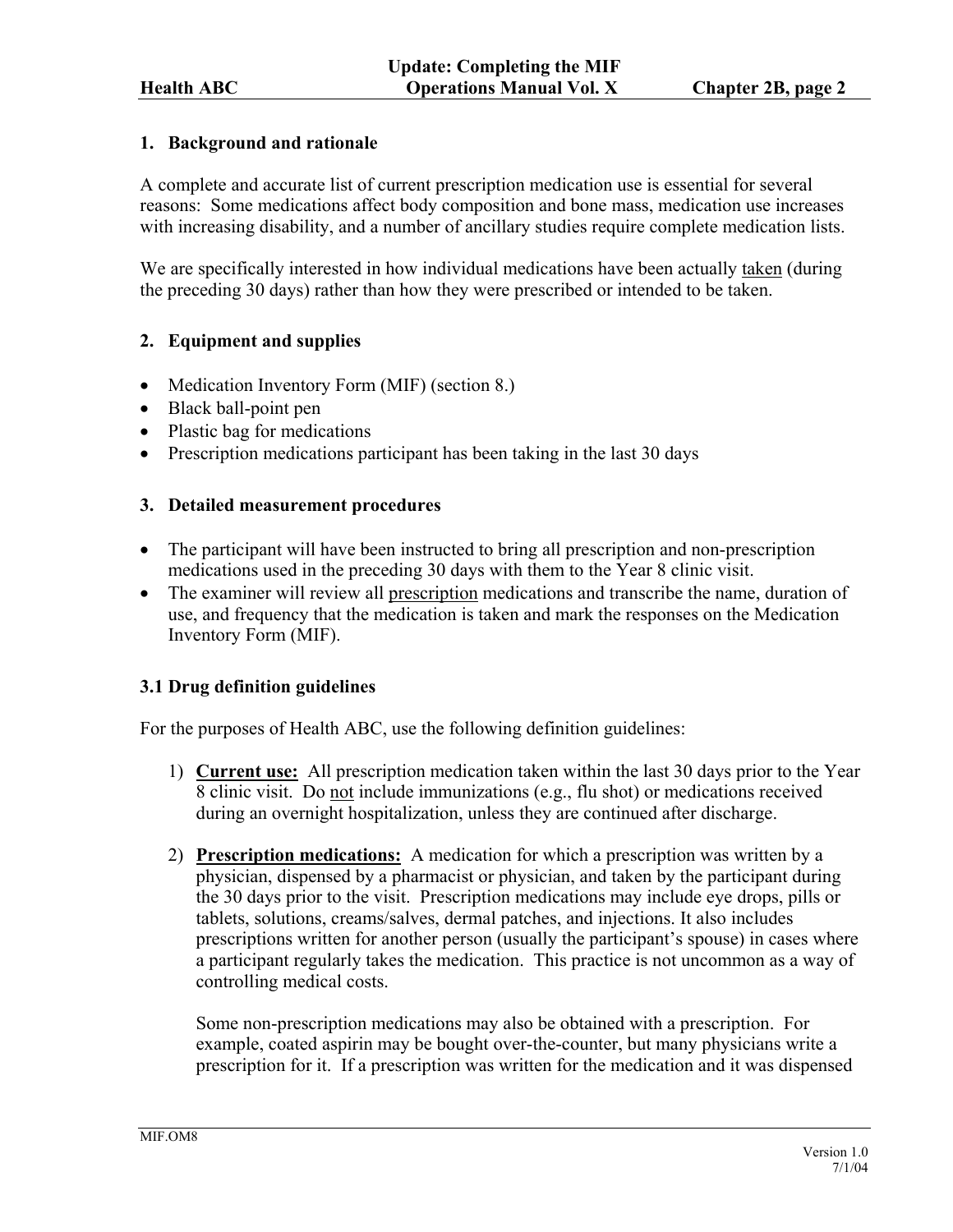<span id="page-2-0"></span>by a pharmacist, even if it is available without a prescription, it should be considered a prescription medication.

### **3.2 Medication reception**

Collect all of the medications the participant has brought with them and put these in a container or plastic bag (if not already in the bag provided).

Ask the participant if they brought in ALL prescription medications that they took during the last 30 days.

- Fill in the **"All"** bubble, if all medications (or a comprehensive list) were brought in to clinic and record the number of medications in the given box.
- Fill in the **"Some"** bubble, if one or more medications were not brought in, and one or more medications were brought in. **When a participant forgets to bring in one or more medications that they have taken in the last 30 days, each site is responsible for developing a mechanism to gather the missing information via telephone. (Occasionally a participant will have brought in an accurate list of the other medications and a follow-up call will not be necessary.)** If you need to contact a participant at a later time because they cannot give you all of the necessary information while in the clinic, leave the "Total number recorded" blank and fill in the total number when the medication list is complete. You will need to change the **"Some"** response to **"All"** after the follow-up telephone call with the participant if all other medications are added. It is recommended that the participant be called 1 to 2 days after the visit to obtain the missing information.

DO NOT transmit the data to the Coordinating Center until after you have collected all of the medication information from the participant over the phone. After you have collected all medication information, put a line through the 'Some' bubble and fill in the 'All' bubble, circle the answer, and initial and date the correction. Write in the box the total number of medications recorded on the form. Send all pages of the Medication Inventory Form at the same time.

- Fill in the **"None"** bubble if the participant took medication, but did not bring the medication(s) with them to the Year 8 clinic visit. Arrange for a telephone call to complete the MIF. It is recommended that the participant be called 1 to 2 days after the visit to obtain the missing information.
- Fill in the **"Took None"** bubble, if the participant took no prescription medication in the past 30 days. Self explanatory, but ask:

#### Script: *"Are you sure you took no prescription medications over the last 30 days?"*

The Medication Inventory form can be seen in section 8 of this manual. There is room for nine medications on this two-page form. If a participant is taking more than nine prescription medications, print extra copies of the second page as needed to have room to record all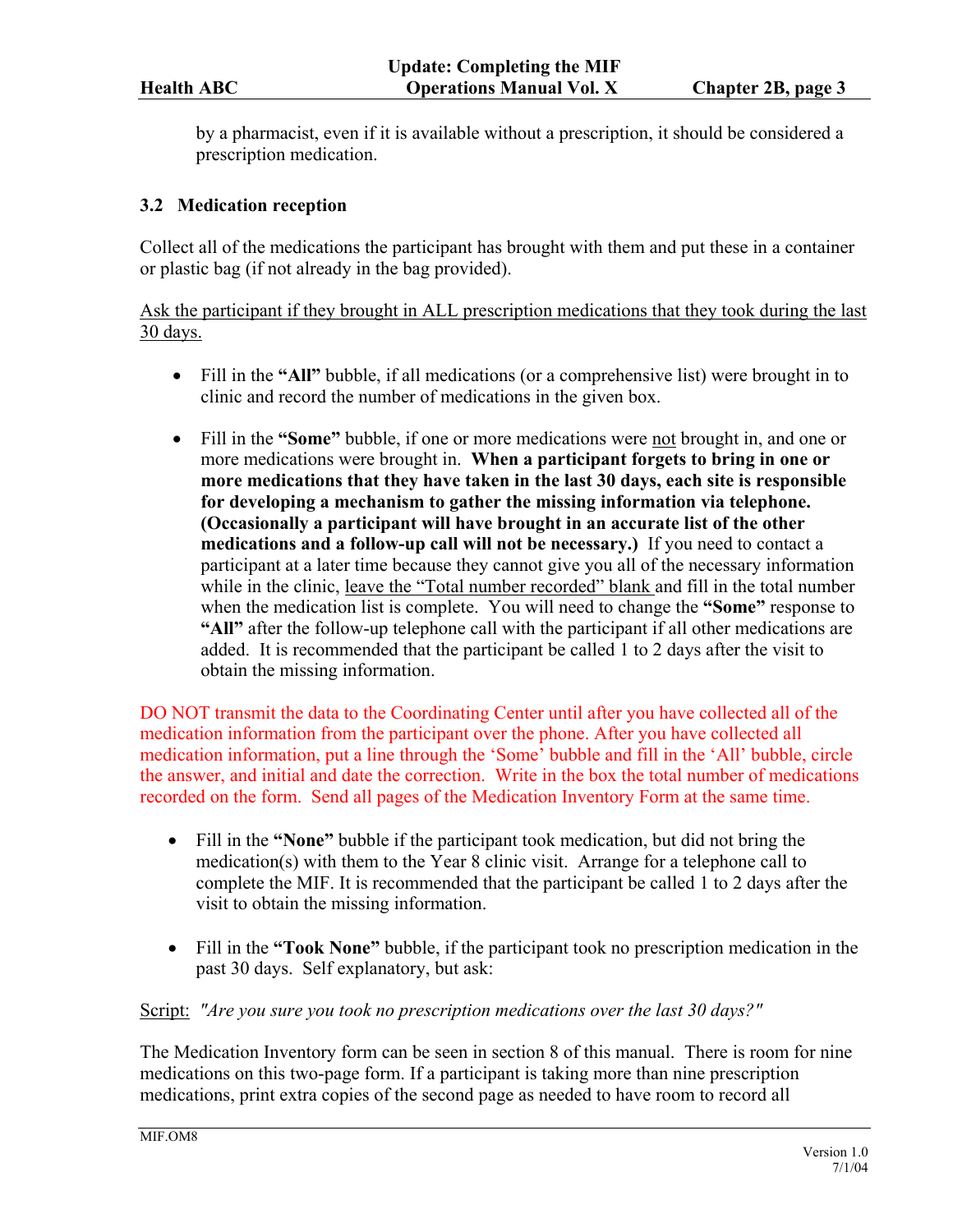<span id="page-3-0"></span>

| <b>Health ABC</b> | <b>Operations Manual Vol. X</b> | Chapter 2B, page 4 |
|-------------------|---------------------------------|--------------------|
|                   | Opuatt. Compituing the MIT      |                    |

**Update: Completing the MIF** 

medications. For your convenience there is a separate PDF on the website containing just this one page. Be sure to write the participant's ID# and acrostic on the top of each additional page. Always record the number of pages used, and number the pages 1 of  $\phantom{0}$ , 2 of  $\phantom{0}$ , etc. If only the first page is used, record 1 of 1 and discard the second page; a blank second page should not be entered into the data system. After the medication names are recorded, the participant should be questioned regarding duration and frequency of use for each medication.

### **3.3 Recording prescription medication**

Record only prescription medications used in the 30 days prior to the Year 8 clinic visit. Medications administered in the previous 30 days during surgery or hospitalization will not be recorded on the MIF unless they are continued after discharge. Medications that were prescribed but not taken, or those taken more than 30 days ago, are not recorded.

Copy the name directly onto the MIF from the medication container, using capital letters. Write clearly! Record the complete drug name exactly as written on the container. It is not necessary to record the name of the store or pharmacy where the medication was obtained.

Some combination medications contain two or more drugs in a single pill or tablet, and the trade name should be recorded (for example, Dyazide is a combination of hydrochlorothiazide and triamterene).

If a single trade name is not present, record the components separated by a slash (for example, hydrochlorothiazide/triamterene). Combination medications with more than two or three components should be listed by the generic or trade name, as there are only 27 character spaces available to record the medication name. Common abbreviations can be used, such as HCTZ for hydrochlorothiazide, susp for suspension, etc.

If a medication is not taken orally, include the route of administration or include the word "cream" or "ointment" in the name. Some common examples where the route of administration should be listed include:

- suppositories (e.g., "compazine suppository")
- eye drops (e.g., "timolol eye drops")
- injections This includes medications administered by injection or intravenously (e.g., "vitamin B12 injection," "allergy injections," "intravenous pamidronate")
- inhalers (e.g., "proventil inhaler")
- topical preparations (e.g., "hydrocortisone ointment" or "Premarin vaginal cream")
- patches (e.g., "testosterone patch")

In addition, the formulation code (indicating route of administration, e.g., oral, topical, etc) must be recorded in the Form Code boxes. A complete list of formulation codes can be found at the bottom of the medication inventory form page.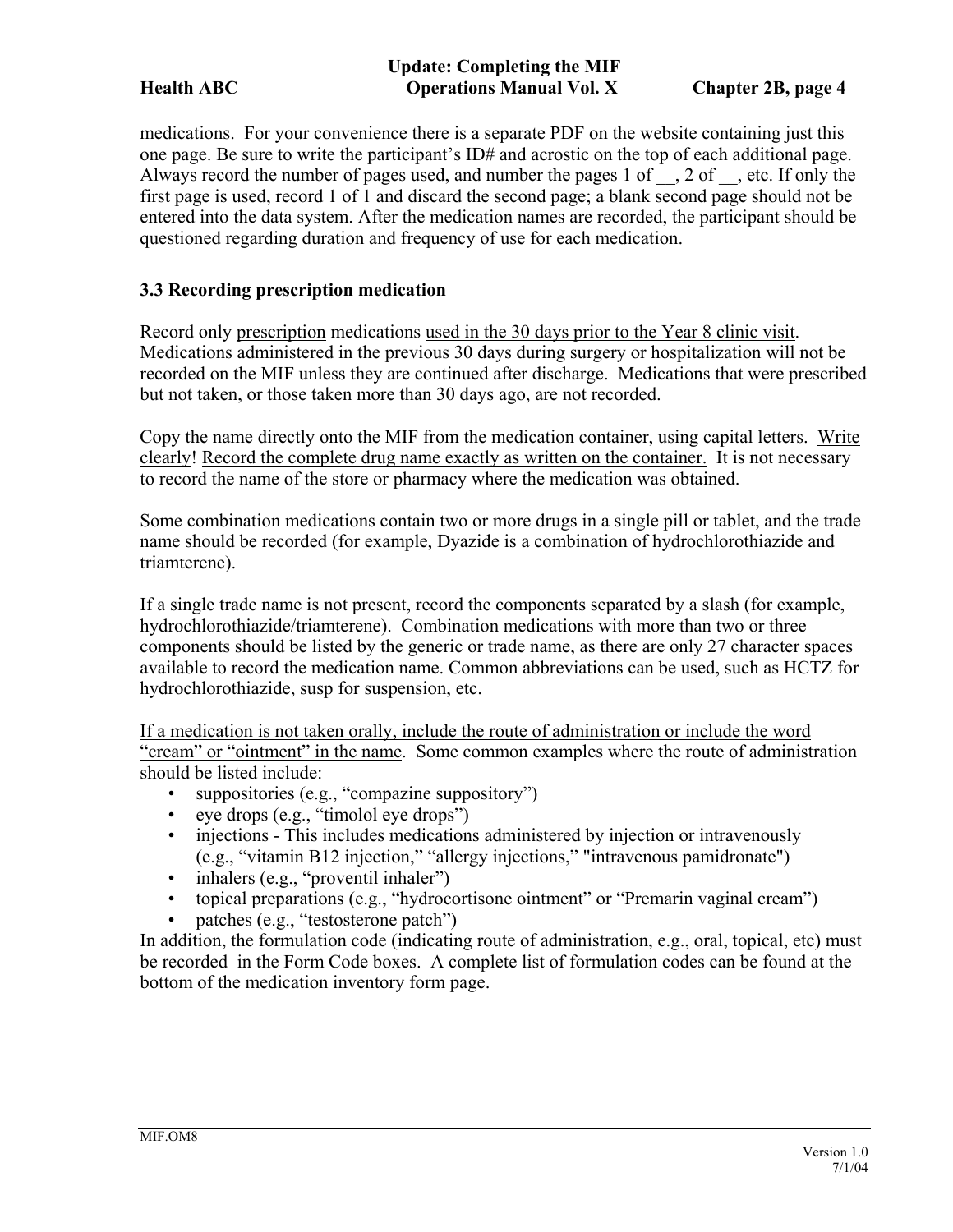# <span id="page-4-0"></span>**4. Medication coding**

Most medications listed in the Health ABC MIF database will be automatically matched to an existing medication in the on-line medication dictionary by the data system. Those that cannot be matched will appear as edits that can be resolved by choosing the matching medication from an on-line medication dictionary. Medications or formulations not found in the Health ABC medication dictionary will be identified and coded by the Coordinating Center. Medication edits for the field centers will be periodically generated for medications that seem incorrect or cannot be coded.

### **5. Duration of use**

We are only interested in collecting the most recent duration of use. If the participant took the medication sometime in the past, discontinued it for more than 8 weeks, and then restarted it more recently, we only want the duration of use since they last started the medication. Ask the participant *"How long have you taken the medication since you most recently started it?"* Do not confuse this with frequency of use. For example, a participant may take a medication only once a week or once a month, but has done so for 7 years and has taken it within the last 30 days – in this case, the '> 5 years' response bubble should be filled in.

In the past 30 days, it is possible that a medication may have been discontinued or another medication substituted. To distinguish simultaneous from serial use of similar medications, please ask the participant whether they are still using each medication or have now discontinued use. Complete the "Still using?" (Y/N) question for each medication.

#### **6. Frequency of use**

We want to record whether the medication is taken on a regular basis or taken on an as needed basis, but not on a regular schedule. For example, someone may have taken Naprosyn or Celebrex within the last 30 days but only takes it when they have joint pain. This would be recorded as "As needed." Any medication that has been prescribed to be taken daily or on a set schedule would be recorded as "Regular" Medications may be taken on a regular basis only 1 or 2 days a week (some may even be once a month, but they take the medication or receive a therapy on a predetermined schedule). Any medication that the participant takes on a regular basis as part of a predetermined schedule should be coded as 'Regular.' That is, daily use is not the only use that should be recorded as regular. If the participant occasionally forgets to take the medication, but normally takes it on a regular basis, this is also considered regular use.

# **7. Quality assurance**

- Read and study manual
- Practice looking up medication codes in the Health ABC website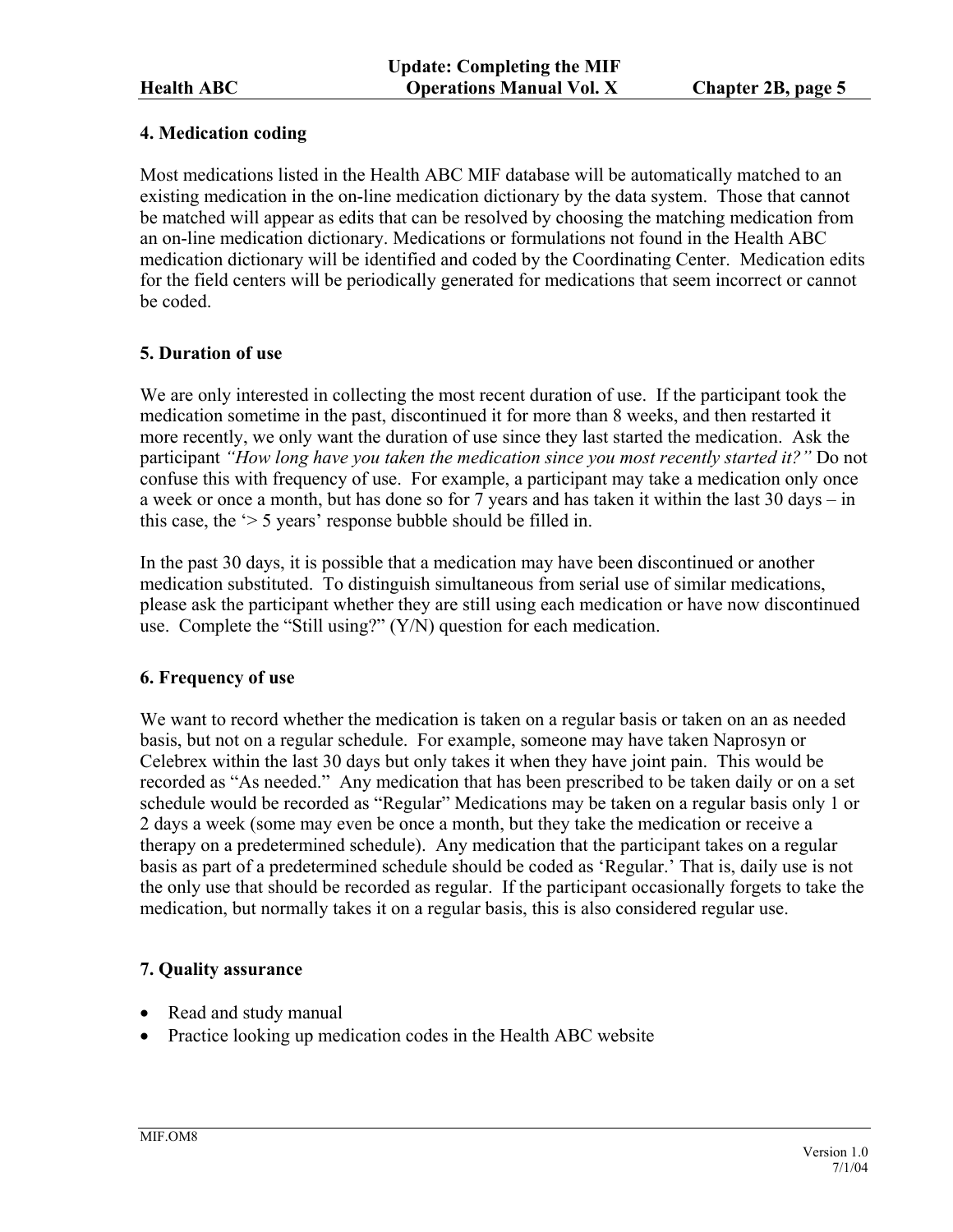# <span id="page-5-0"></span>**7.1 Quality assurance checklist**

- $\Box$  Participant asked if they brought in all prescription medications used in the past 30 days
- $\Box$  If no medications taken, participant asked "Are you sure you took no prescription" medications over the last 30 days?"
- $\Box$  Records only prescription medications on the MIF
- $\Box$  Records only medications used in the past 30 days
- $\Box$  Properly records name of medication
- $\Box$ Properly records route of administration of medication, if route is not oral
- $\Box$ Correctly enters appropriate formulation code
- $\Box$  Correctly codes "as needed" and "regular"
- $\Box$  Accurately records participant's responses on data collection form
- $\Box$  Reviews form for completeness
- $\Box$  Correctly completes form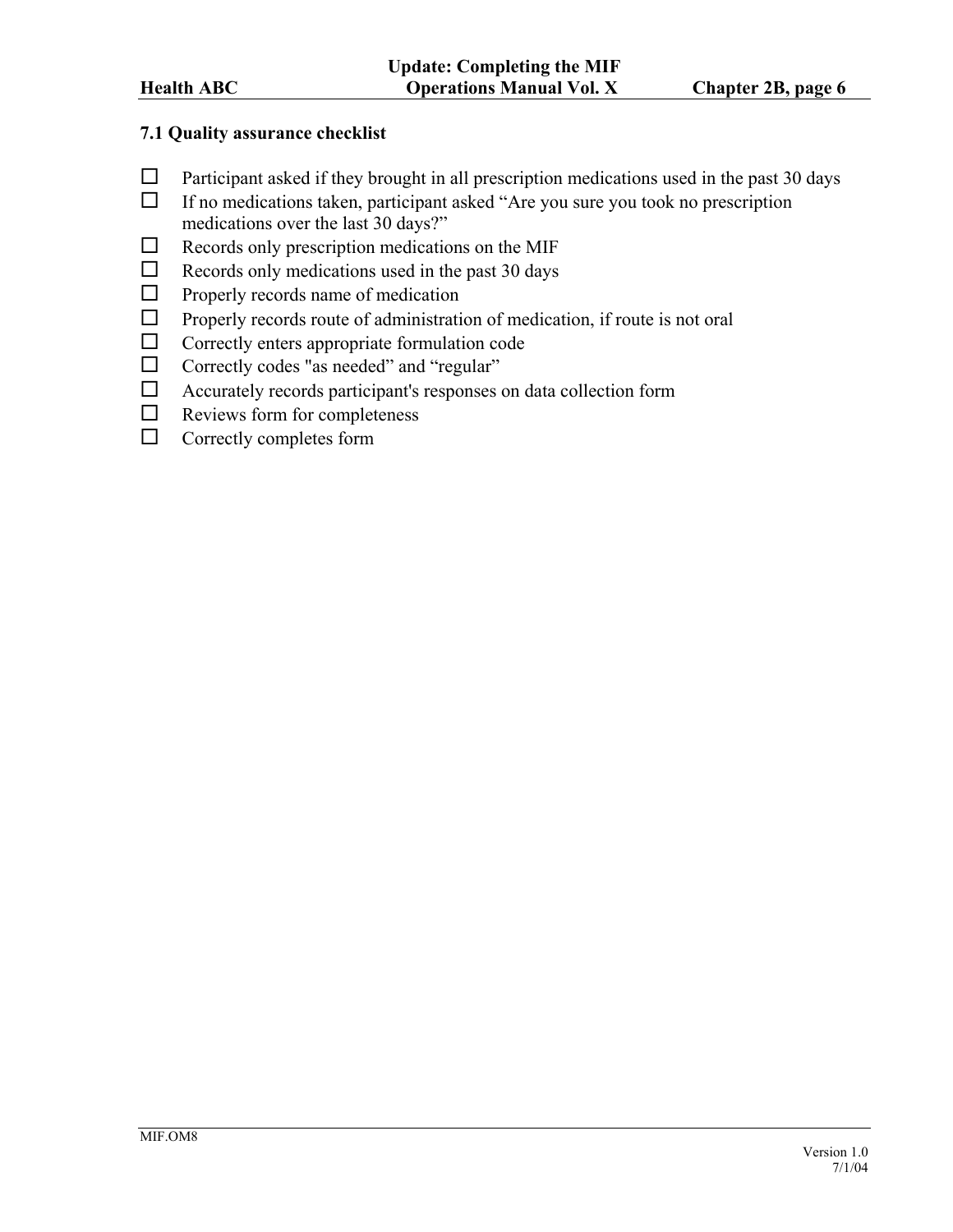# <span id="page-6-0"></span>**8. Data collection form**

| Health                                                                                                                                                                                                        | HABC Enrollment ID #                                                                                                                                                                 | Acrostic                                       | <b>Type of Annual Contact</b>              | Staff ID#    |  |  |  |
|---------------------------------------------------------------------------------------------------------------------------------------------------------------------------------------------------------------|--------------------------------------------------------------------------------------------------------------------------------------------------------------------------------------|------------------------------------------------|--------------------------------------------|--------------|--|--|--|
|                                                                                                                                                                                                               | н                                                                                                                                                                                    | $\bullet$ Year 8                               | O Year 10                                  |              |  |  |  |
| of<br>Page                                                                                                                                                                                                    |                                                                                                                                                                                      | <b>MEDICATION INVENTORY FORM</b>               |                                            |              |  |  |  |
| during the past 30 days?                                                                                                                                                                                      | Did the participant bring in or identify ALL prescription medications that they took<br>) All<br>O Some                                                                              | O No                                           | O Took none                                |              |  |  |  |
| <b>Total number</b><br>recorded:                                                                                                                                                                              | medications                                                                                                                                                                          |                                                | Arrange for telephone call to complete MIF |              |  |  |  |
| Record the name of the prescription medicine, duration of use, formulation code, whether the<br>participant is still using the medication, and frequency of use.<br>(Examiner Note: REQUIRED. Show card #11.) |                                                                                                                                                                                      |                                                |                                            |              |  |  |  |
| 1.Name:                                                                                                                                                                                                       |                                                                                                                                                                                      |                                                |                                            |              |  |  |  |
| Duration of use: $O < 1$ month                                                                                                                                                                                |                                                                                                                                                                                      | O 1 month - 1 year O 1 - 3 years O 3 - 5 years | $O > 5$ years                              | O Don't know |  |  |  |
| <b>Formulation code:</b>                                                                                                                                                                                      | Still using? O Yes                                                                                                                                                                   | O No                                           | Frequency? O As needed                     | O Regular    |  |  |  |
| 2.Name:                                                                                                                                                                                                       |                                                                                                                                                                                      |                                                |                                            |              |  |  |  |
| Duration of use: $O < 1$ month                                                                                                                                                                                |                                                                                                                                                                                      | O 1 month - 1 year O 1 - 3 years O 3 - 5 years | $O > 5$ years                              | O Don't know |  |  |  |
| <b>Formulation code:</b>                                                                                                                                                                                      | Still using? O Yes                                                                                                                                                                   | O No                                           | Frequency? O As needed                     | O Regular    |  |  |  |
| 3.Name:                                                                                                                                                                                                       |                                                                                                                                                                                      |                                                |                                            |              |  |  |  |
| Duration of use: $O < 1$ month                                                                                                                                                                                |                                                                                                                                                                                      | O 1 month - 1 year O 1 - 3 years O 3 - 5 years | $O > 5$ years                              | O Don't know |  |  |  |
| <b>Formulation code:</b>                                                                                                                                                                                      | Still using? O Yes                                                                                                                                                                   | O No                                           | Frequency? O As needed                     | O Regular    |  |  |  |
| 4.Name:                                                                                                                                                                                                       |                                                                                                                                                                                      |                                                |                                            |              |  |  |  |
| Duration of use: $O < 1$ month<br>O 1 month - 1 year O 1 - 3 years O 3 - 5 years<br>$O > 5$ years<br>O Don't know                                                                                             |                                                                                                                                                                                      |                                                |                                            |              |  |  |  |
| <b>Formulation code:</b>                                                                                                                                                                                      |                                                                                                                                                                                      | Still using? O Yes O No                        | Frequency? O As needed                     | O Regular    |  |  |  |
|                                                                                                                                                                                                               | 1=oral tablet or capsule; 2=oral liquid; 3=topical liquid, lotion, or ointment; 4=ophthalmic; 5=rectal or vaginal;<br>6=inhaled; 7=injected; 8=transdermal patch; 9=powder; 10=nasal | <b>Formulation Codes:</b>                      |                                            |              |  |  |  |

 $\bullet$  Page 35 $\bullet$ 



■